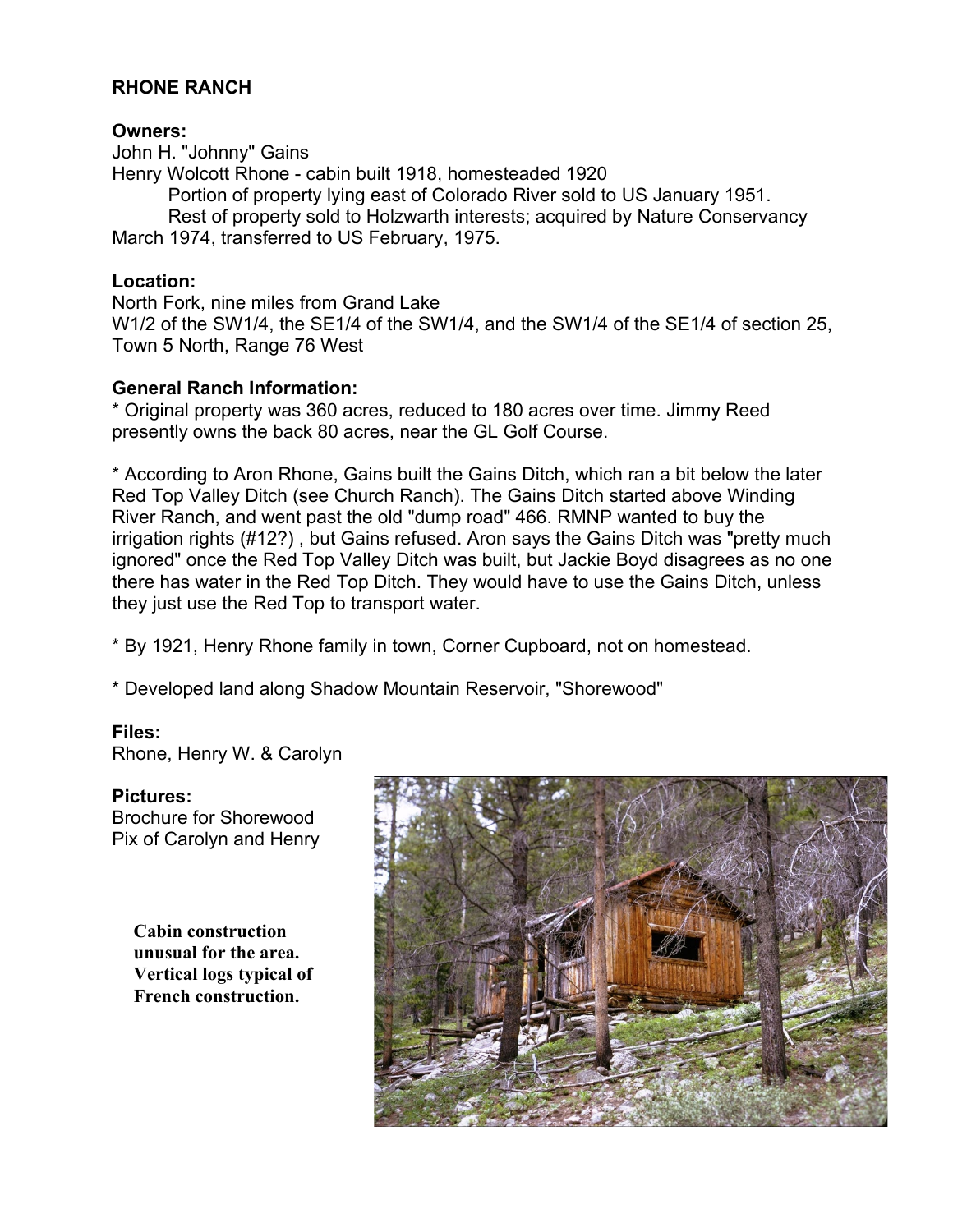# **Henry W. Rhone Homestead Cabin**

Built in 1918 – destroyed – in poor condition – 1985

The Henry W. Rhone Homestead Cabin is most unusual architecturally due to its modified pieux en terre construction. Such construction, showing a French influence rarely found in the American west, is unique to the Colorado Rockies. The cabin was built by Henry W. Rhone, one of the early settlers of the Colorado Valley, in 1918. Homestead Entry was filed on June 16, 1920, and Rhone received his patent on December 12, 1922. The cabin was occupied for only three winters. In



1920 Rhone opened the Corner Cupboard, a well-regarded restaurant in Grand Lake, and after 1921 the cabin was used only as a cook-out site for restaurant guests and the lands were leased to nearby ranchers for grazing.

Henry W. Rhone was born near Grand Junction, Colorado in 1888. Soon after attaining the age of eligibility, he joined the U.S. Army and patrolled the Mexican border. He was mustered out and almost immediately reenlisted, serving as a mess officer through most of World War I.

Rhone had heard of the Colorado Valley while attending college in Denver and came to the valley shortly after his marriage on May 24, 1918. Encouraged by John Holzwarth, Sr. he immediately built the cabin, intending to formally enter a homestead claim at his leisure, a practice commonly followed in the region at that time.

On June 16, 1920 he filed a Homestead Entry on the W1/2 of the SW1/4, the SE1/4 of the SW1/4, and the SW1/4 of the SE1/4 of section 25, Town 5 North, Range 76 West. Upon filing the Homestead Entry, he learned that a portion of his claim (including that on which the Rhone Cabin stood) had already been claimed by a certain John Rausch of Estes Park, Colorado, and Rhone's entry was suspended. However, as a result of his failure to prove the claim, Rauch's interest was cancelled on June 22, 1920, and Rhone's entry was allowed effective the same date. The patent was issued on December 12, 1922.

Rhone lived at the cabin for only 3 winters while his wife returned to Denver where she was employed as a teacher at South High School.

Capitalizing on his Army experience as a mess officer, in 1920 Rhone opened the Corner Cupboard which became one of the leading establishments of the Grand Lake resort community.